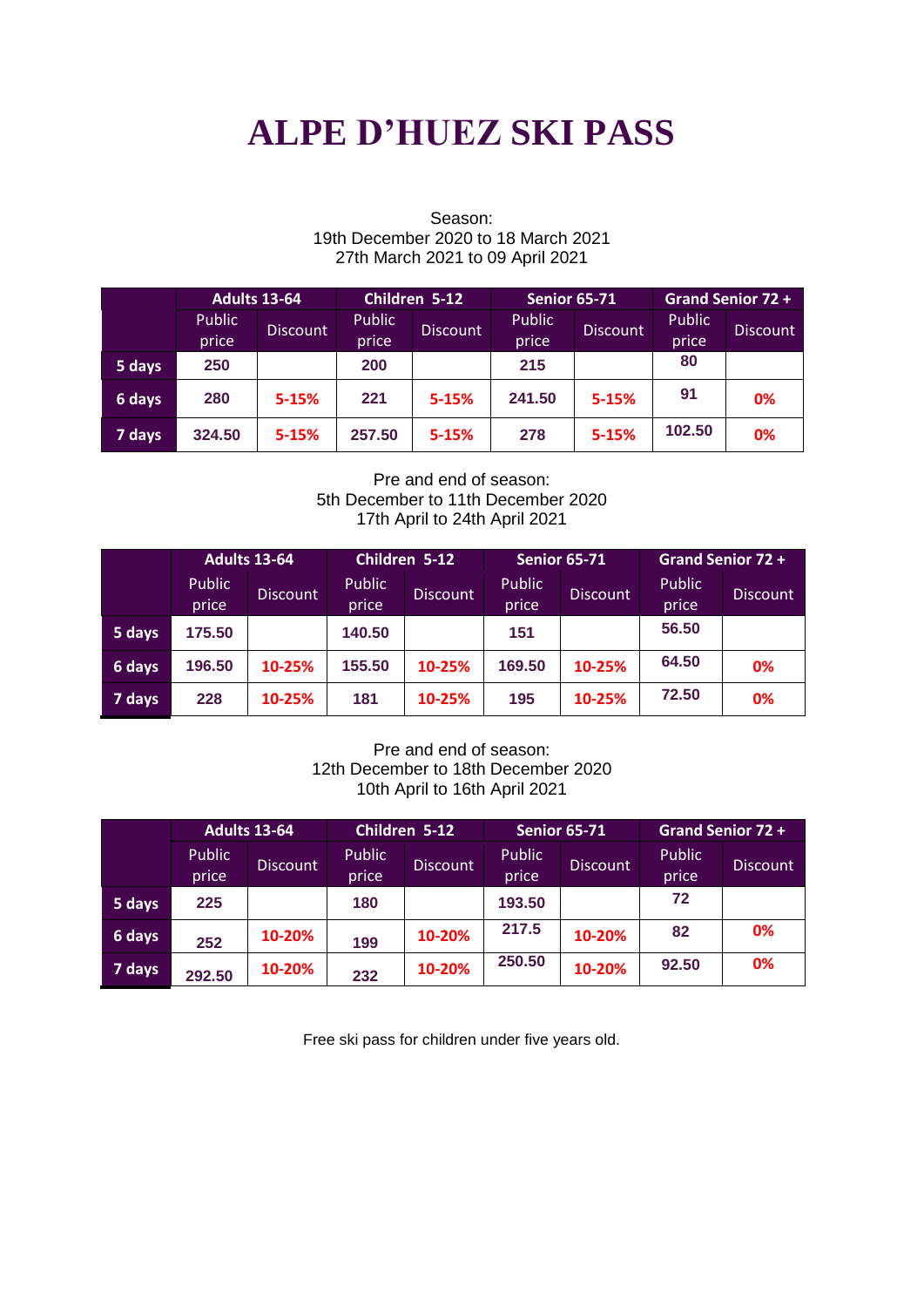# **LA PLAGNE SKI PASS**

| FAMILY PASS (2 Adults & 2 Children aged between 5 à 12 years old) |                                  |              |                  |                |              |  |  |
|-------------------------------------------------------------------|----------------------------------|--------------|------------------|----------------|--------------|--|--|
| <b>LA PLAGNE</b>                                                  |                                  |              | <b>PARADISKI</b> |                |              |  |  |
|                                                                   | <b>Period</b>                    | <b>Price</b> |                  | <b>Period</b>  | <b>Price</b> |  |  |
|                                                                   | 12/12 au 18/12<br>24/04 au 30/04 | 726          | 6 days           | 19/12 au 23/04 | 1014         |  |  |
| 6 days                                                            | 19/12 au 23/04                   | 874          |                  |                |              |  |  |
| 7 days                                                            | 12/12 au 18/12<br>24/04 au 30/04 | 867          | 7 days           | 19/12 au 23/04 | 1206         |  |  |
|                                                                   | 19/12 au 23/04                   | 1040         |                  |                |              |  |  |
| 8 days                                                            | 19/12 au 23/04                   | 1206         | 8 days           | 19/12 au 23/04 | 1396         |  |  |

## **Paradiski – Ski Pass**

La Plagne + Les Arcs - 420km de pistes

Season: 19th December 2020 to 23rd April 2021

|         |              | <b>Adults 13-64</b> | Children 5-12 /<br><b>Senior 65-74</b> |                 |  |
|---------|--------------|---------------------|----------------------------------------|-----------------|--|
|         | Public price | <b>Discount</b>     | Public price                           | <b>Discount</b> |  |
| 6 days  | 315          | $5 - 8%$            | 252                                    | $5 - 8%$        |  |
| 7 days  | 368          | $5 - 8%$            | 295                                    | $5 - 8%$        |  |
| 8 days  | 421          | $5 - 8%$            | 337                                    | $5 - 8%$        |  |
| 13 days | 678          | $5 - 8%$            | 543                                    | $5 - 8%$        |  |

Free ski pass for children under five years old. Senior 75+: 10€ per day (written proof required). No 5 day ski pass.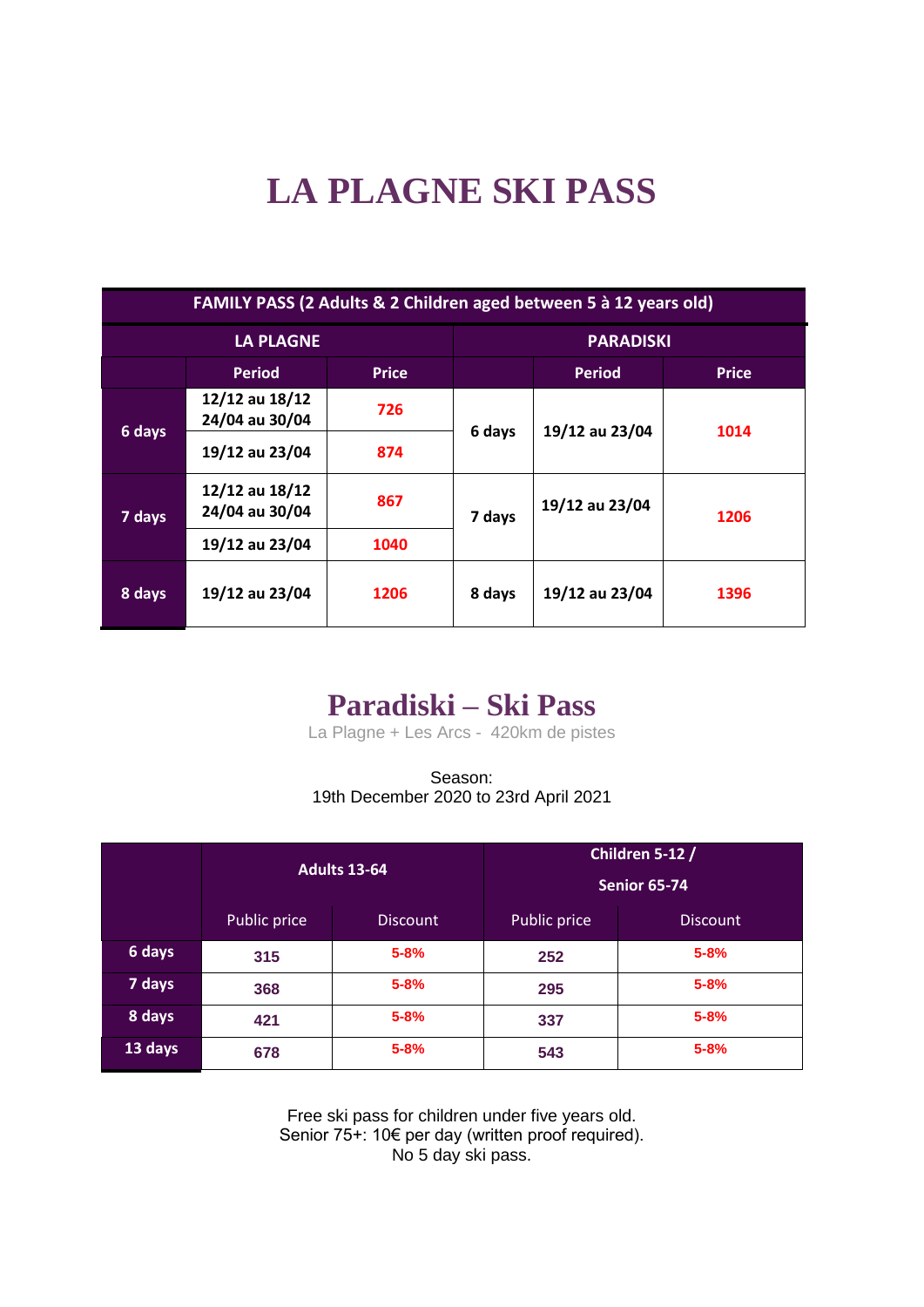# **La Plagne – Ski Pass**

#### Season: 19th December 2020 to 23rd April 2021

|         |              | <b>Adults 13-64</b> | Children 5-12 /<br><b>Senior 65-74</b> |                 |  |
|---------|--------------|---------------------|----------------------------------------|-----------------|--|
|         | Public price | <b>Discount</b>     | Public price                           | <b>Discount</b> |  |
| 6 days  | 276          | $5 - 8%$            | 221                                    | $5 - 8%$        |  |
| 7 days  | 322          | $5 - 8%$            | 258                                    | $5 - 8%$        |  |
| 8 days  | 368          | $5 - 8%$            | 295                                    | $5 - 8%$        |  |
| 13 days | 586          | $5 - 8%$            | 469                                    | $5 - 8%$        |  |

Pre and end of season: 12th December to 18th December 2020 24th April to 30th April 2021

|        |              | Adults 13-64    | Children 5-12 /<br>Senior 65-74 |                 |  |
|--------|--------------|-----------------|---------------------------------|-----------------|--|
|        | Public price | <b>Discount</b> | Public price                    | <b>Discount</b> |  |
| 6 days | 235          | $5 - 8%$        | 188                             | $5 - 8%$        |  |
| 7 days | 274          | $5 - 8%$        | 219.50                          | $5 - 8%$        |  |

Free ski pass for children under five years old.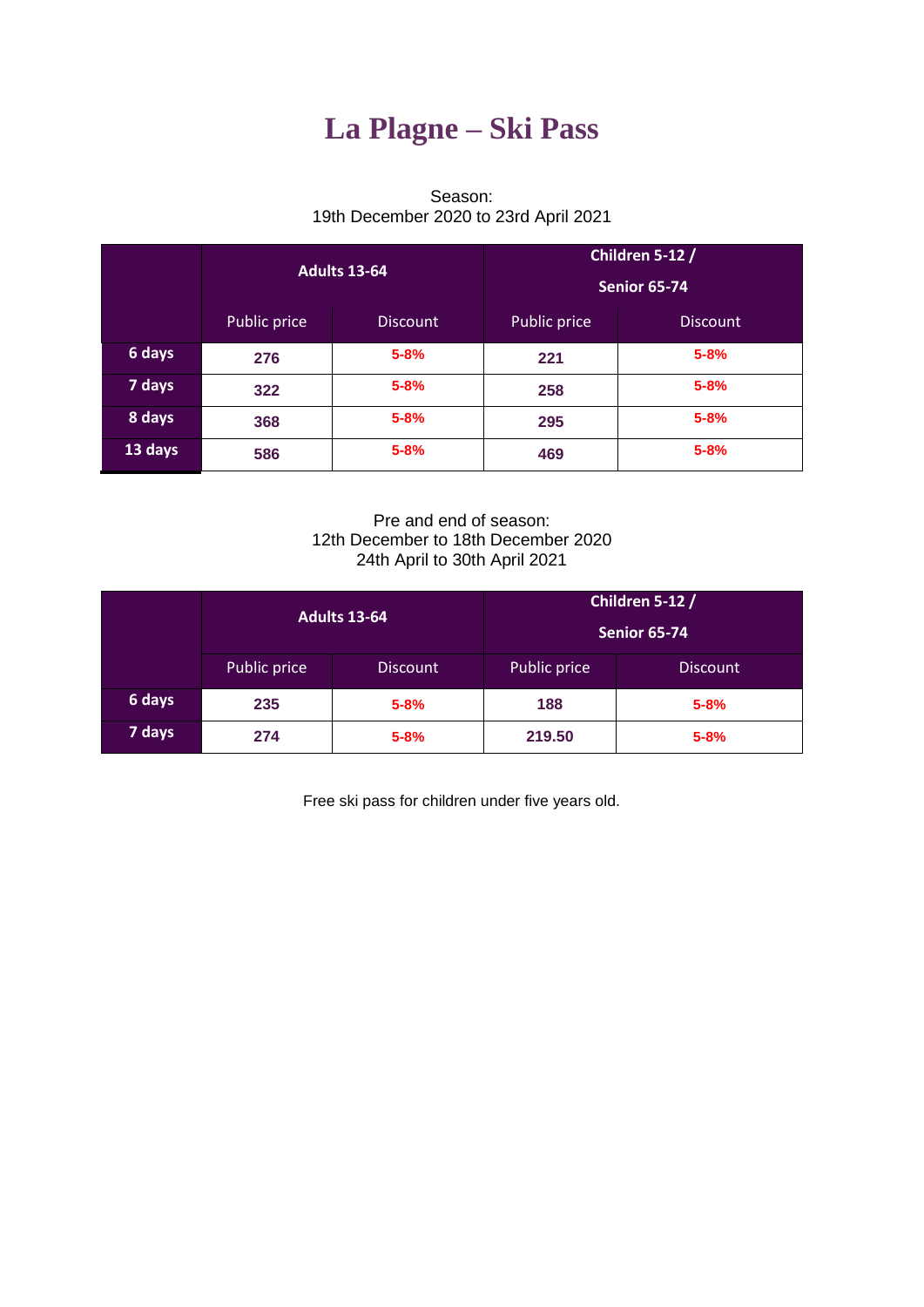# **THE 3 VALLEYS SKI PASS**

# **3 Valley – Ski Pass**

Courchevel – La Tania - Méribel – Val Thorens – Menuires – Orelle – Brides les Bains

|        | <b>Adults 13-64</b> |                 |              | Children 5-12   | <b>Senior 65-74</b> |                 |
|--------|---------------------|-----------------|--------------|-----------------|---------------------|-----------------|
|        | Public price        | <b>Discount</b> | Public price | <b>Discount</b> | Public price        | <b>Discount</b> |
| 5 days | 241.80              |                 | 193.40       |                 | 217.60              |                 |
| 6 days | 256.80              | $5 - 15%$       | 205.40       | $0 - 10%$       | 231.10              | $0 - 10%$       |
| 7 days | 297.20              | $5 - 15%$       | 237.70       | $0 - 10%$       | 267.40              | $0 - 10%$       |

#### Pre season: 5th December to 11th December 2020

Pre season and end of season: 12th December to 18th December 2020 17<sup>th</sup> April to 23<sup>rd</sup> April 2021

|        | <b>Adults 13-64</b> |                 |              | Children 5-12   | Senior 65-74 |                 |
|--------|---------------------|-----------------|--------------|-----------------|--------------|-----------------|
|        | Public price        | <b>Discount</b> | Public price | <b>Discount</b> | Public price | <b>Discount</b> |
| 5 days | 273.90              |                 | 219.10       |                 | 246.50       |                 |
| 6 days | 288.90              | $5 - 15%$       | 231.10       | $0 - 10%$       | 260          | $0 - 10%$       |
| 7 days | 334.30              | $5 - 15%$       | 267.40       | $0 - 10%$       | 300.80       | $0 - 10%$       |

Season: 19th December to 16th April 2021

|        | <b>Adults 13-64</b>    |                 |               | Children 5-12   | <b>Senior 65-74</b> |                 |
|--------|------------------------|-----------------|---------------|-----------------|---------------------|-----------------|
|        | <b>Public</b><br>price | <b>Discount</b> | Public price, | <b>Discount</b> | Public price        | <b>Discount</b> |
| 5 days | 306                    |                 | 244.80        |                 | 275.40              |                 |
| 6 days | 321                    | $5 - 15%$       | 256.80        | $0 - 10%$       | 288.90              | $0 - 10%$       |
| 7 days | 371.50                 | $5 - 15%$       | 297.20        | $0 - 10%$       | 334.30              | $0 - 10%$       |

| <b>FAMILY PACK (3 Valleys / Méribel / Courchevel)</b> |                                                |  |  |  |  |
|-------------------------------------------------------|------------------------------------------------|--|--|--|--|
| 2 Adults + 2 Enfants                                  | <b>Child Ski Pass for whole family</b>         |  |  |  |  |
| 5 - 17 years old                                      | from 6 day ski pass/same ski area and duration |  |  |  |  |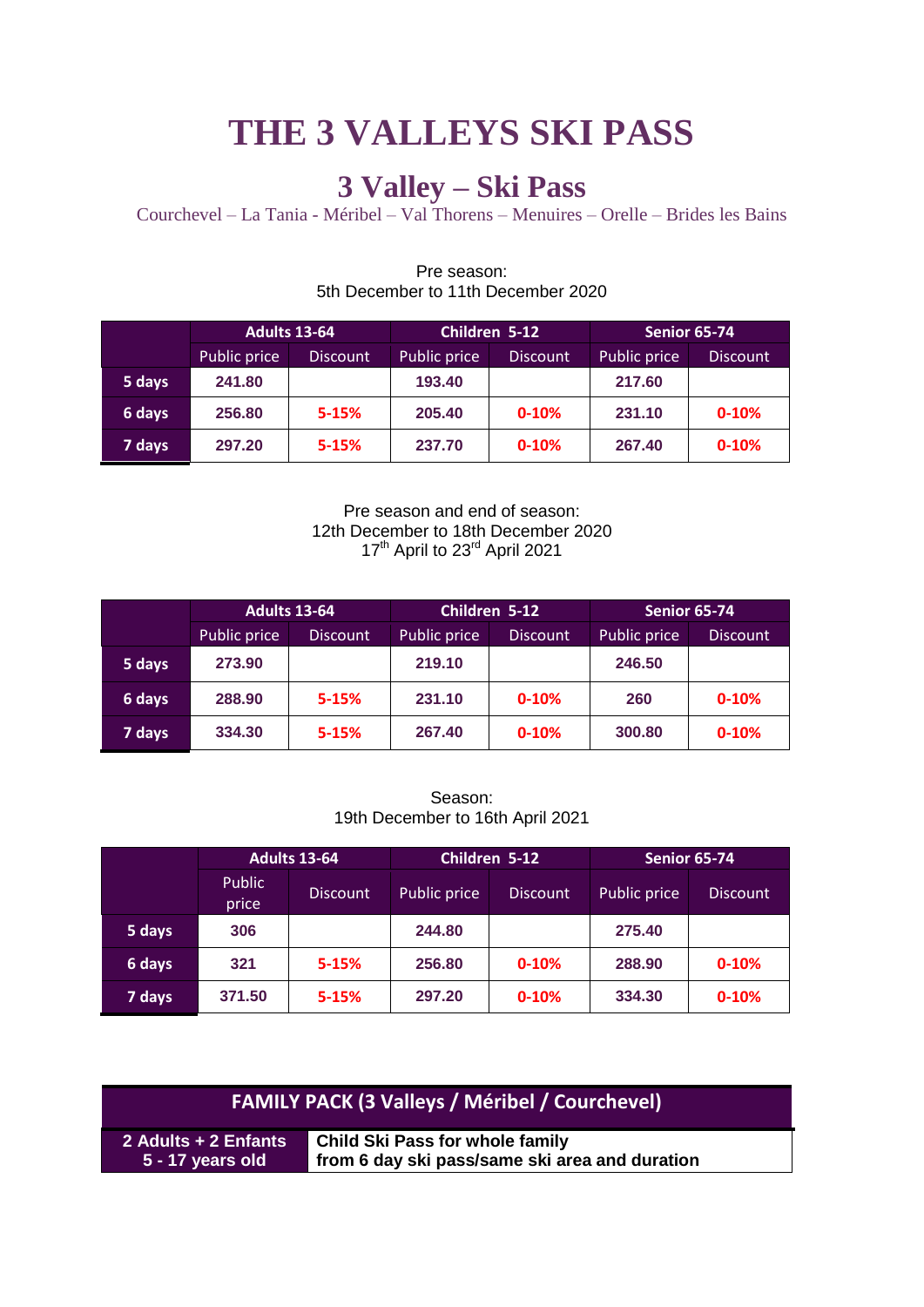## **Meribel – Ski Pass**

### Pre season and end of season: 5th December to 11th December 2020 & 17th April to 23rd April 2021

|        | <b>Adults 13-64</b> |                 | <b>Children 5-12</b> |                 | Senior 65-74 |                 |
|--------|---------------------|-----------------|----------------------|-----------------|--------------|-----------------|
|        | Public price        | <b>Discount</b> | Public price         | <b>Discount</b> | Public price | <b>Discount</b> |
| 5 days | 195.20              |                 | 156.10               |                 | 175.60       |                 |
| 6 days | 216                 | $5 - 15%$       | 172.80               | $0 - 10%$       | 194.40       | $0 - 10%$       |
| 7 days | 244                 | $5 - 15%$       | 195.20               | $0 - 10%$       | 219.60       | $0 - 10%$       |

#### Pre season and end of season: 12th December to 18th December 2020 & 10th April to 16th April 2021

|        | <b>Adults 13-64</b> |                 | <b>Children 5-12</b> |                 | <b>Senior 65-74</b> |                 |
|--------|---------------------|-----------------|----------------------|-----------------|---------------------|-----------------|
|        | Public price        | <b>Discount</b> | Public price         | <b>Discount</b> | Public price        | <b>Discount</b> |
| 5 days | 219.60              |                 | 175.60               |                 | 197.60              |                 |
| 6 days | 243                 | $5 - 15%$       | 194.40               | $0 - 10%$       | 218.70              | $0 - 10%$       |
| 7 days | 274.50              | $5 - 15%$       | 219.60               | $0 - 10%$       | 247                 | $0 - 10%$       |

#### Season: 19th December 2020 to 9th April 2021

|        | <b>Adults 13-64</b> |                 | <b>Children 5-12</b> |                 | <b>Senior 65-74</b> |                 |
|--------|---------------------|-----------------|----------------------|-----------------|---------------------|-----------------|
|        | Public price        | <b>Discount</b> | Public price         | <b>Discount</b> | Public price        | <b>Discount</b> |
| 5 days | 244                 |                 | 195.20               |                 | 219.60              |                 |
| 6 days | 270                 | $5 - 15%$       | 216                  | $0 - 10%$       | 243                 | $0 - 10%$       |
| 7 days | 305                 | $5 - 15%$       | 244                  | $0 - 10%$       | 274.50              | $0 - 10%$       |

Free ski pass for children under 5 and seniors over 75 years old.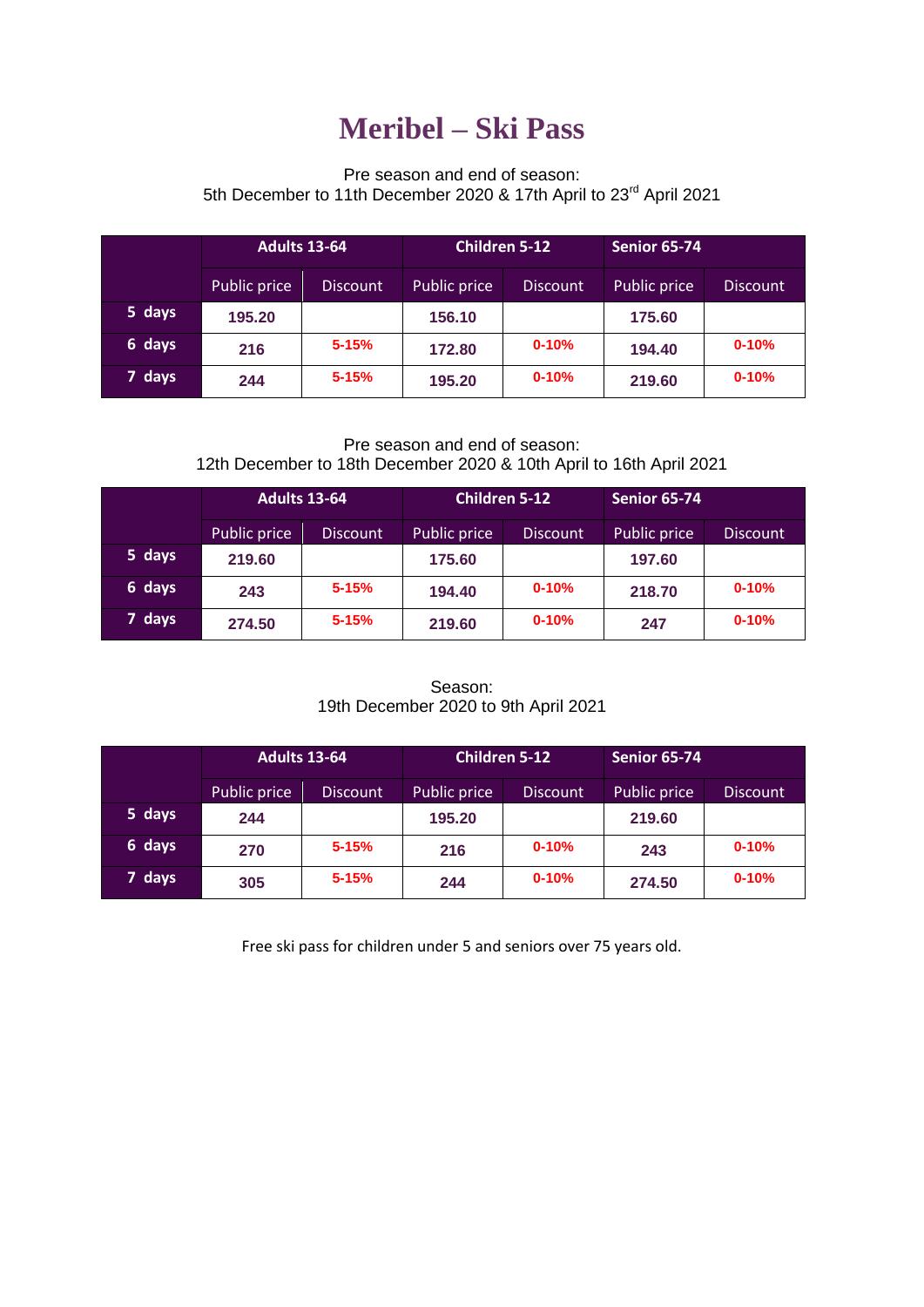## **Courchevel – Ski Pass**

### **SPECIAL OFFER**

### **Courchevel 2+ day ski pass includes:**

## **1admission to the aquatic Aquamotion centre**

### Pre season: 5th December to 11th December 2020

|        | <b>Adults 13-64</b> |                 | <b>Children 5-12</b> |                 | <b>Senior 65-74</b> |                 |
|--------|---------------------|-----------------|----------------------|-----------------|---------------------|-----------------|
|        | Public price        | <b>Discount</b> | Public price         | <b>Discount</b> | Public price        | <b>Discount</b> |
| 5 days | 204                 |                 | 163.20               |                 | 183.60              |                 |
| 6 days | 214.50              | $5 - 15%$       | 171.60               | $0 - 10%$       | 193                 | $0 - 10%$       |
| 7 days | 246                 | $5 - 15%$       | 196.80               | $0 - 10%$       | 221.40              | $0 - 10%$       |

#### Pre season: 12th December to 18th December 2020

|        | <b>Adults 13-64</b> |                 | <b>Children 5-12</b> |                 | <b>Senior 65-74</b> |                 |
|--------|---------------------|-----------------|----------------------|-----------------|---------------------|-----------------|
|        | Public price        | <b>Discount</b> | Public price         | <b>Discount</b> | Public price        | <b>Discount</b> |
| 5 days | 244.80              |                 | 195.80               |                 | 220.30              |                 |
| 6 days | 257.40              | $5 - 15%$       | 205.90               | $0 - 10%$       | 231.60              | $0 - 10%$       |
| 7 days | 295.20              | $5 - 15%$       | 236.10               | $0 - 10%$       | 265.60              | $0 - 10%$       |

#### Season: 19th December to 09th April 2021

|        | <b>Adults 13-64</b> |                 | <b>Children 5-12</b> |                 | <b>Senior 65-74</b> |           |
|--------|---------------------|-----------------|----------------------|-----------------|---------------------|-----------|
|        | Public price        | <b>Discount</b> | Public price         | <b>Discount</b> | Public price        | Discount  |
| 5 days | 272                 |                 | 217.60               |                 | 244.80              |           |
| 6 days | 286                 | $5 - 15%$       | 229                  | $0 - 10%$       | 257                 | $0 - 10%$ |
| 7 days | 328                 | $5 - 15%$       | 262.40               | $0 - 10%$       | 295.20              | $0 - 10%$ |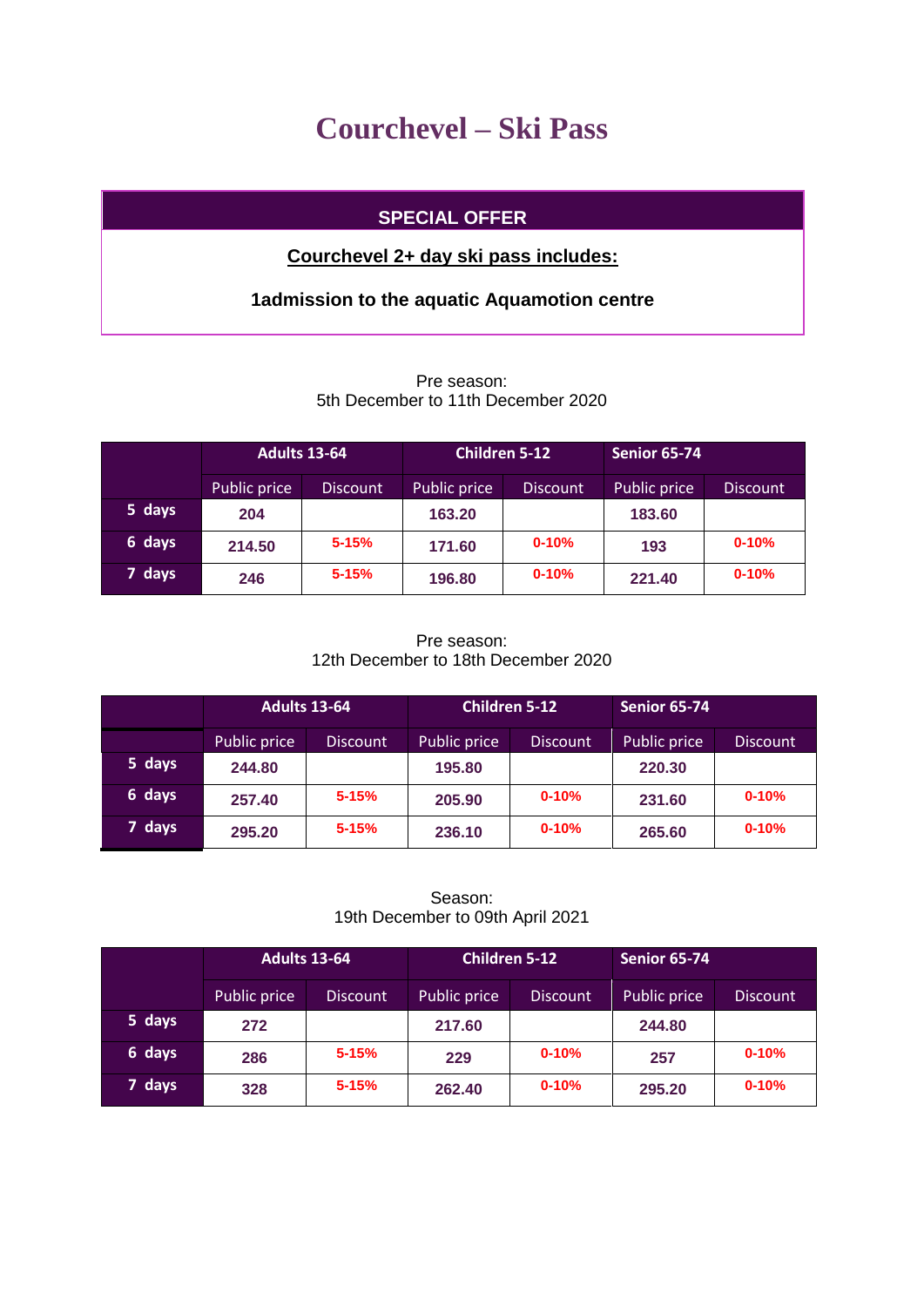#### End of Season: 10th April to 16th April 2021

|        | <b>Adults 13-64</b> |                 | <b>Children 5-12</b> |                 | <b>Senior 65-74</b> |                 |
|--------|---------------------|-----------------|----------------------|-----------------|---------------------|-----------------|
|        | Public price        | <b>Discount</b> | Public price         | <b>Discount</b> | Public price        | <b>Discount</b> |
| 5 days | 244.80              |                 | 195.80               |                 | 220.30              |                 |
| 6 days | 257.40              | $5 - 15%$       | 205.90               | $0 - 10%$       | 231.60              | $0 - 10%$       |
| 7 days | 295.20              | $5 - 15%$       | 236.10               | $0 - 10%$       | 265.60              | $0 - 10%$       |

End of Season: 17th April to 23rd April 2021

|                | <b>Adultes 13-65</b> |           | <b>Enfants 5-13</b> |           | <b>Sénior 65-75</b> |           |
|----------------|----------------------|-----------|---------------------|-----------|---------------------|-----------|
|                | <b>Prix Public</b>   | Remise    | <b>Prix Public</b>  | Remise    | Prix public         | Remise    |
| 5 jours        | 190.40               |           | 152.30              |           | 171.30              |           |
| 6 jours        | 200.20               | $5 - 15%$ | 160.10              | $0 - 10%$ | 180.10              | $0 - 10%$ |
| <b>7</b> jours | 229.60               | $5 - 15%$ | 183.60              | $0 - 10%$ | 206.60              | $0 - 10%$ |

Free ski pass for children under 5 and seniors over 75 years old.